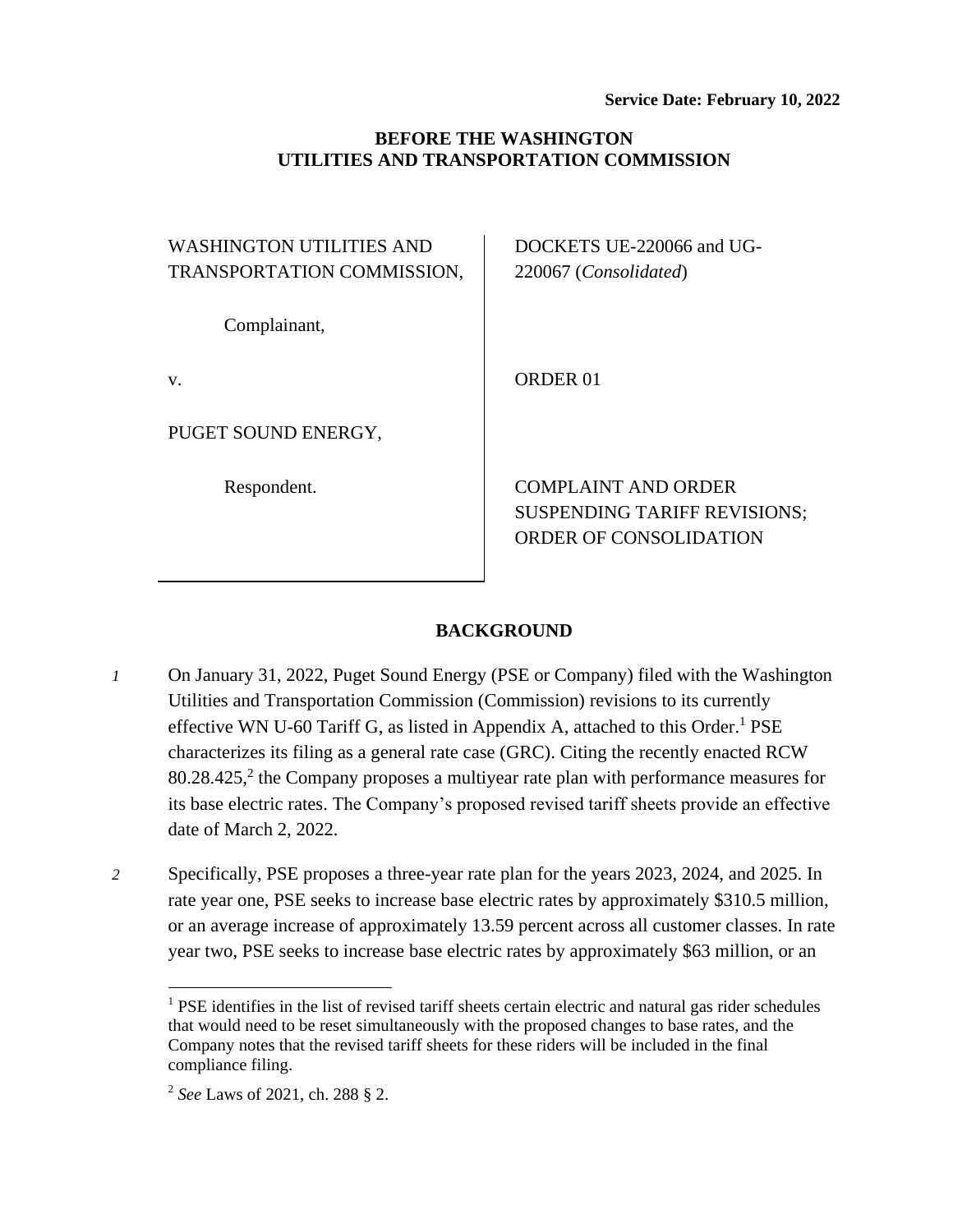average increase of 2.47 percent across all customer classes. In rate year three, PSE seeks to increase base electric rates by approximately \$31.8 million, or an average increase of 1.22 percent across all customer classes. The Company plans to update its projection of rate year power costs during the course of this proceeding, which may increase or decrease the Company's electric revenue requirement.

- *3* Also on January 31, 2022, PSE filed revisions to its currently effective WN U-2 Tariff, as listed in the appendix B attached to this Order. The Company proposes a similar, threeyear rate plan for its base natural gas rates, with revised tariff sheets again providing an effective date of March 2, 2022.
- *4* Specifically, in rate year one, PSE seeks to increase base natural gas rates by approximately \$143 million, or an average increase of 12.98 percent across all customer classes. In rate year two, the Company proposes to increase base natural gas rates by \$28.5 million, or an average increase of 2.29 percent across all customer classes. In rate year three, PSE would increase base natural gas rates by \$23.3 million, or an average increase of 1.83 percent across all customer classes.

### **DISCUSSION AND DECISION**

- *5* PSE's requested increase might injuriously affect the rights and interests of the public, and PSE has not demonstrated that the increase would result in rates that are fair, just, reasonable, and sufficient. Pursuant to RCW 80.04.130(1), the Commission, therefore, suspends the tariff filing and will hold public hearings, if necessary, to determine whether the proposed increases are fair, just, reasonable, and sufficient.
- *6* The matters in the two dockets appear to involve related facts and principles of law. It is appropriate that they be consolidated for hearing and determination pursuant to WAC 480-07-320.

# **FINDINGS AND CONCLUSIONS**

- *7* (1) The Commission is an agency of the State of Washington vested by statute with the authority to regulate rates, regulations, and practices of public service companies, including electric companies and gas companies.
- *8* (2) PSE is an electric company, a gas company, and a public service company subject to Commission jurisdiction.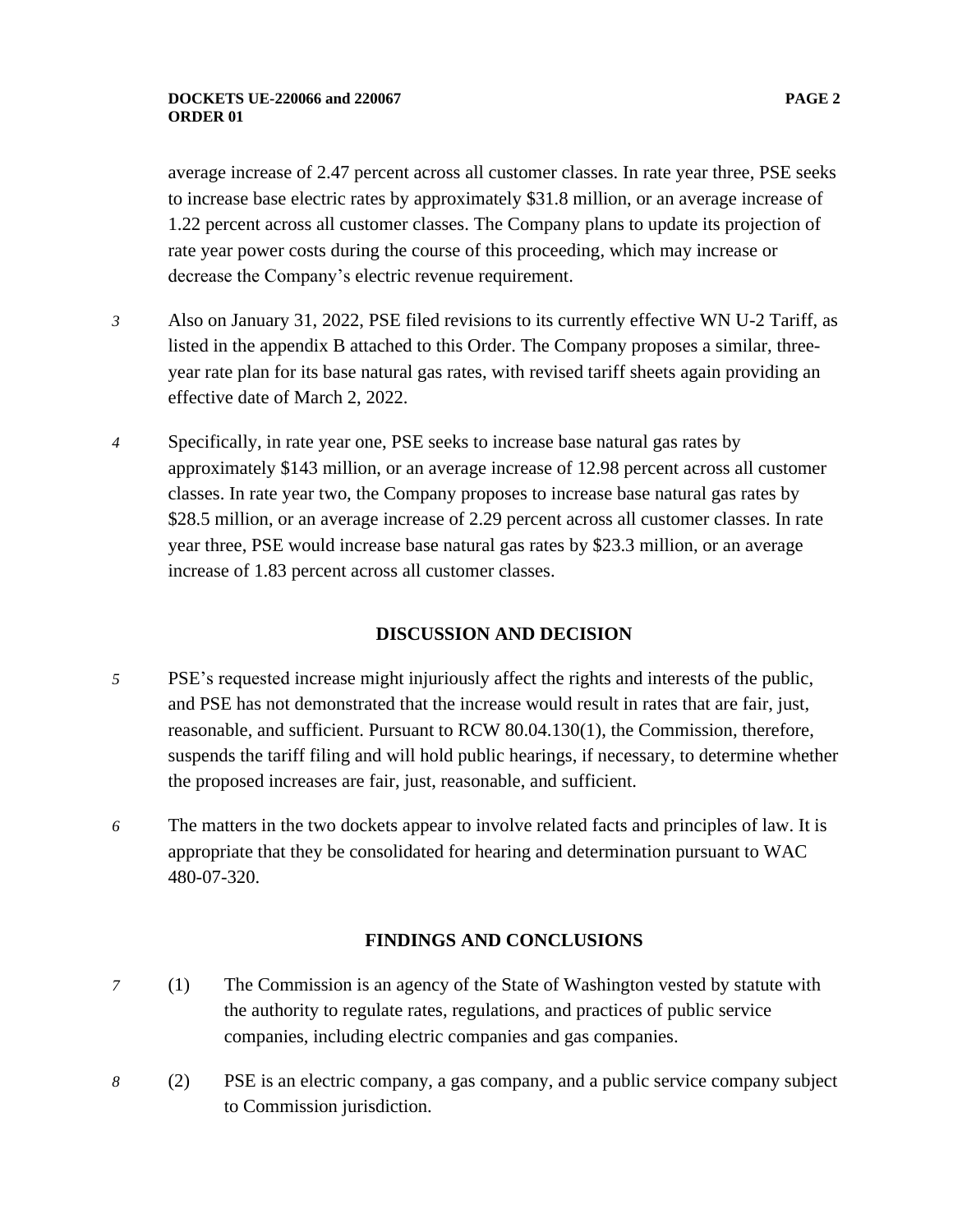- *9* (3) The tariff revisions PSE filed on January 31, 2022, would increase charges and rates for service provided by PSE and might injuriously affect the rights and interests of the public.
- 10 (4) PSE has not yet demonstrated that the tariff revisions would result in rates that are fair, just, reasonable, and sufficient.
- *11* (5) The Commission should exercise its discretion to consolidate Dockets UE-220066 and UG-220067 for hearing.
- *12* (6) In order to carry out the duties imposed upon the Commission by law, and as authorized in RCW 80.04.130, the Commission believes it is necessary to investigate PSE's books, accounts, practices and activities; to make a valuation or appraisal of PSE's property; and to investigate and appraise various phases of PSE's operations.
- *13* (7) The Commission finds that this docket meets the criteria of WAC 480-07-  $400(2)(b)(i)$  and that the parties may conduct discovery pursuant to the Commission's discovery rules in WAC 480-07-400 – 425.
- *14* (8) As required by RCW 80.04.130(4), PSE bears the burden to prove that the proposed increases are fair, just, reasonable, and sufficient.
- *15* (9) PSE may be required to pay the expenses reasonably attributable and allocable to such an investigation, consistent with RCW 80.20.020.

### **ORDER**

### THE COMMISSION ORDERS:

- *16* (1) The tariff revisions Puget Sound Energy filed on January 31, 2022, are suspended.
- *17* (2) Dockets UE-220066 and UG-220067 are consolidated for hearing and determination under WAC 480-07-320.
- *18* (3) The Commission will hold hearings at such times and places as may be required.
- *19* (4) Puget Sound Energy must not change or alter the tariffs filed in this docket during the suspension period unless authorized by the Commission.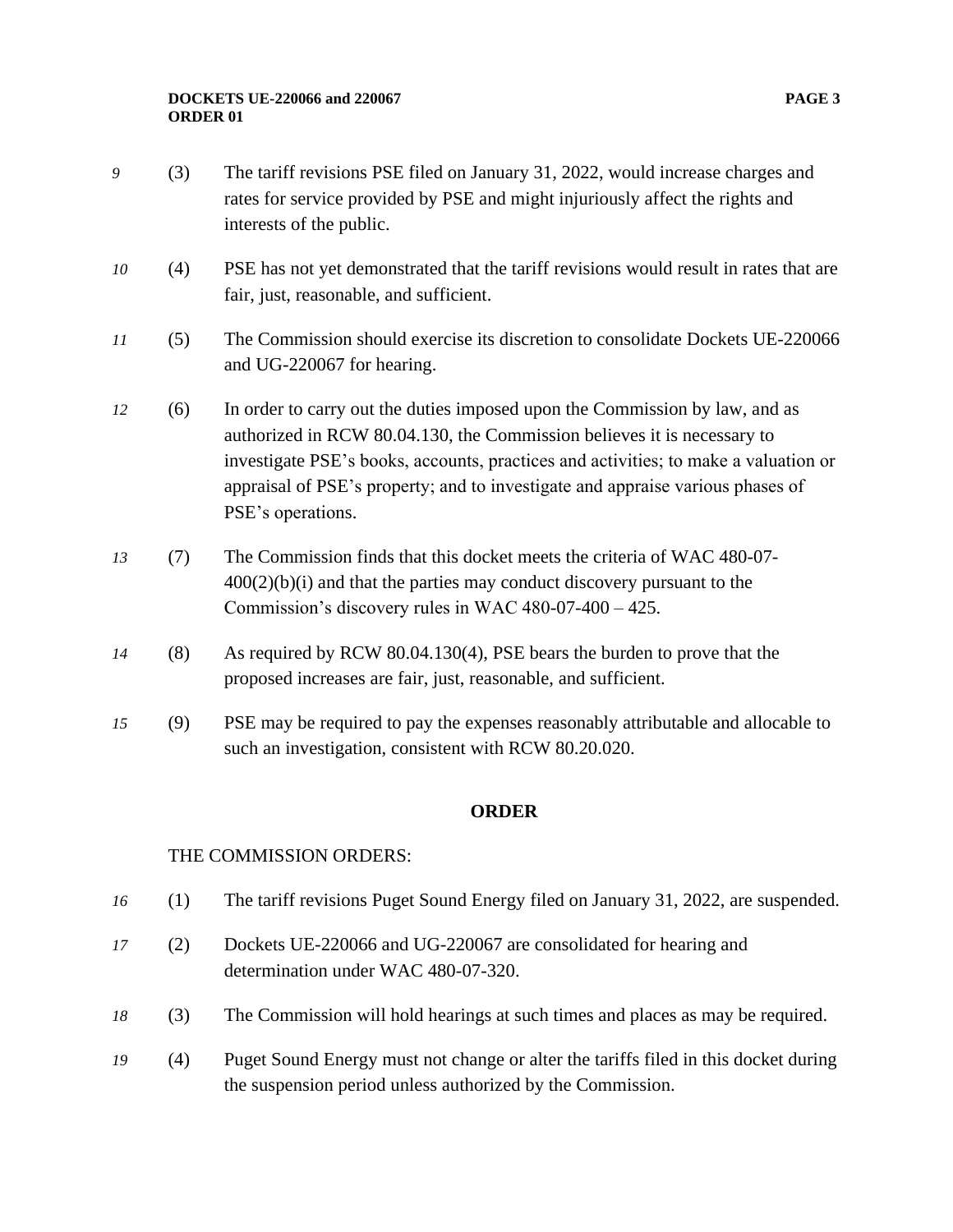#### **DOCKETS UE-220066 and 220067 PAGE 4 ORDER 01**

- *20* (5) The Commission will institute an investigation of Puget Sound Energy's books,
	- accounts, practices, activities, property, and operations as described above.
- *21* (6) The parties may conduct discovery pursuant to the Commission's discovery rules in WAC 480-07-400 – 425.
- *22* (7) Puget Sound Energy shall pay the expenses reasonably attributable and allocable to the Commission's investigation to consistent with RCW 80.20.020.

DATED at Olympia, Washington, and effective February 10, 2022.

## WASHINGTON UTILITIES AND TRANSPORTATION COMMISSION

DAVID W. DANNER, Chair

ANN E. RENDAHL, Commissioner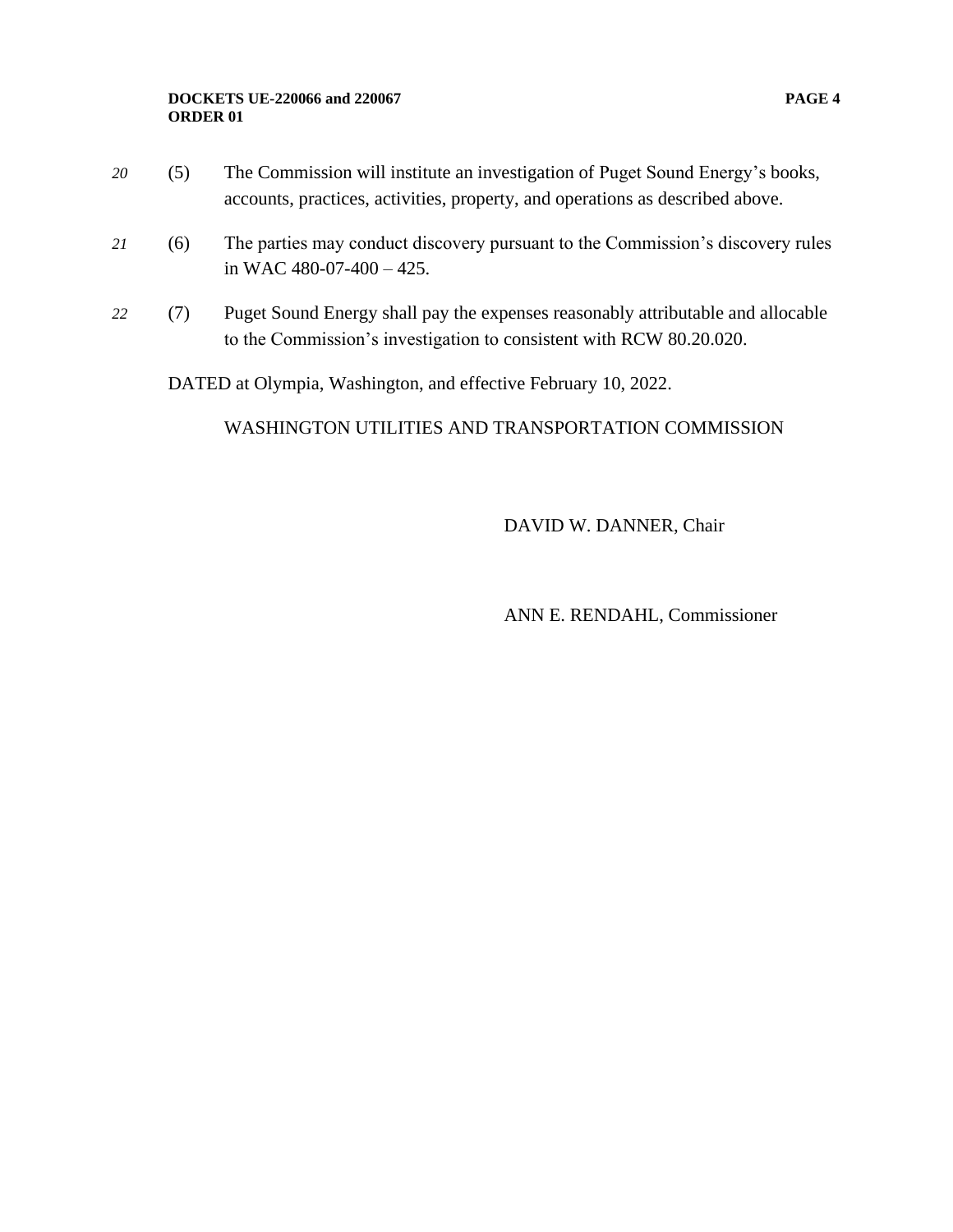| 38 <sup>th</sup> Revision Sheet No. 7   | Canceling | 37 <sup>th</sup> Revision Sheet No. 7   |
|-----------------------------------------|-----------|-----------------------------------------|
| 13 <sup>th</sup> Revision Sheet No. 7-B | Canceling | $12th$ Revision Sheet No. 7-B           |
| Original Sheet No. 7D1                  |           |                                         |
| Original Sheet No. 7D1-A                |           |                                         |
| Original Sheet No. 7D2                  |           |                                         |
| Original Sheet No. 7D2-A                |           |                                         |
| 36 <sup>th</sup> Revision Sheet No. 24  | Canceling | 35 <sup>th</sup> Revision Sheet No. 24  |
| 26 <sup>th</sup> Revision Sheet No. 25  | Canceling | 25 <sup>th</sup> Revision Sheet No. 25  |
| 27 <sup>th</sup> Revision Sheet No. 26  | Canceling | 26 <sup>th</sup> Revision Sheet No. 26  |
| 4 <sup>th</sup> Revision Sheet No. 26-B | Canceling | 3 <sup>rd</sup> Revision Sheet No. 26-B |
| 32 <sup>nd</sup> Revision Sheet No. 29  | Canceling | 31 <sup>st</sup> Revision Sheet No. 29  |
| 38 <sup>th</sup> Revision Sheet No. 31  | Canceling | 37 <sup>th</sup> Revision Sheet No. 31  |
| 4 <sup>th</sup> Revision Sheet No. 31-B | Canceling | 3 <sup>rd</sup> Revision Sheet No. 31-B |

**Appendix A WN U-60, Tariff G, Electric Service**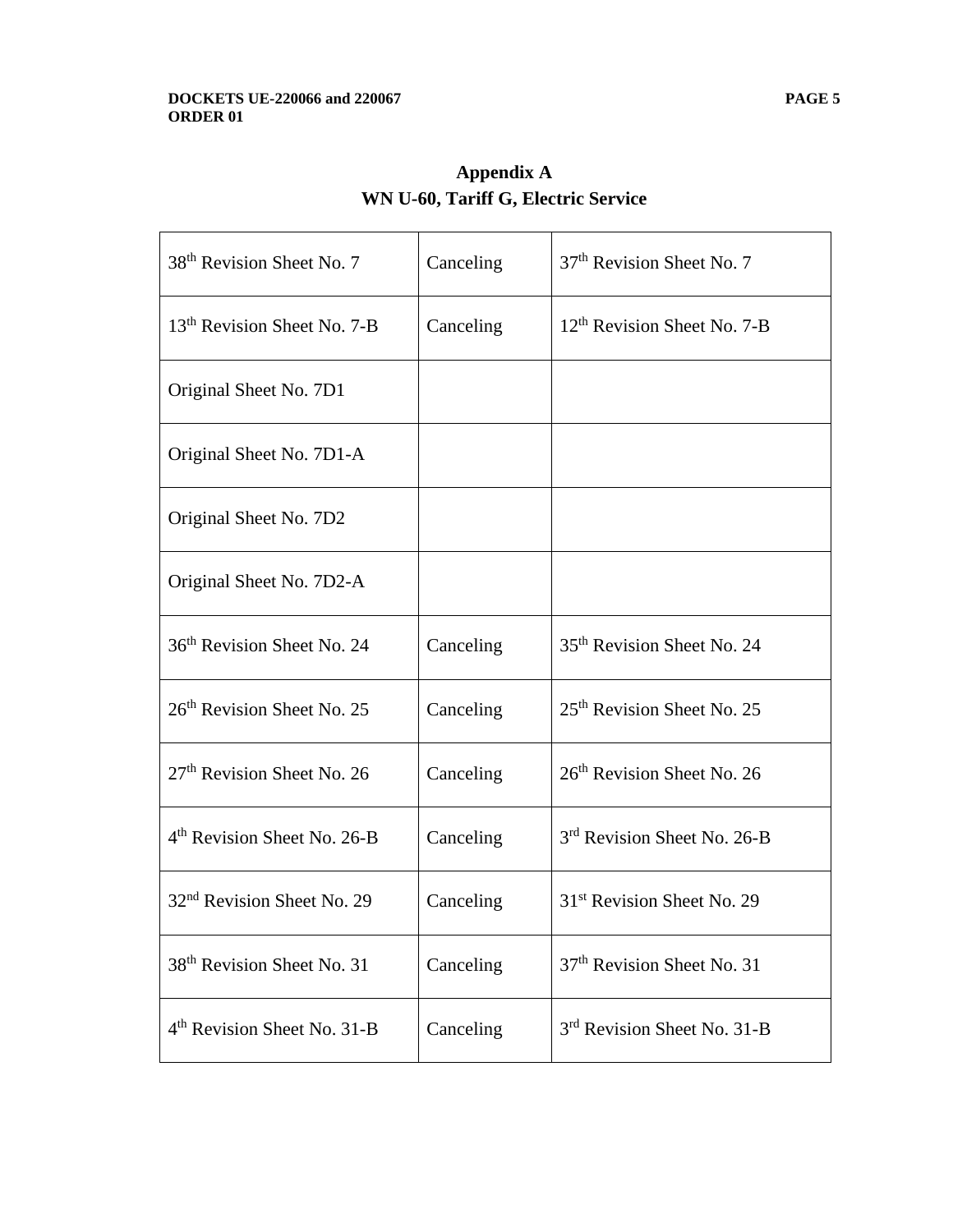#### **DOCKETS UE-220066 and 220067 PAGE 6 ORDER 01**

| $29th$ Revision Sheet No. 43-A           | Canceling | 28 <sup>th</sup> Revision Sheet No. 43-A |
|------------------------------------------|-----------|------------------------------------------|
| 37 <sup>th</sup> Revision Sheet No. 46   | Canceling | 36 <sup>th</sup> Revision Sheet No. 46   |
| 18 <sup>th</sup> Revision Sheet No. 46-A | Canceling | 17 <sup>th</sup> Revision Sheet No. 46-A |
| 36 <sup>th</sup> Revision Sheet No. 49   | Canceling | 35 <sup>th</sup> Revision Sheet No. 49   |
| 36 <sup>th</sup> Revision Sheet No. 50   | Canceling | 35 <sup>th</sup> Revision Sheet No. 50   |
| 8 <sup>th</sup> Revision Sheet No. 51-B  | Canceling | $7th$ Revision Sheet No. 51-B            |
| 8 <sup>th</sup> Revision Sheet No. 51-C  | Canceling | $7th$ Revision Sheet No. 51-C            |
| 9 <sup>th</sup> Revision Sheet No. 51-D  | Canceling | 8 <sup>th</sup> Revision Sheet No. 51-D  |
| $27th$ Revision Sheet No. 52-A           | Canceling | $26th$ Revision Sheet No. 52-A           |
| 12 <sup>th</sup> Revision Sheet No. 52-B | Canceling | 11 <sup>th</sup> Revision Sheet No. 52-B |
| $26th$ Revision Sheet No. 53-A           | Canceling | $25th$ Revision Sheet No. 53-A           |
| 23 <sup>rd</sup> Revision Sheet No. 53-B | Canceling | 22 <sup>nd</sup> Revision Sheet No. 53-B |
| 17 <sup>th</sup> Revision Sheet No. 53-C | Canceling | 16 <sup>th</sup> Revision Sheet No. 53-C |
| 8 <sup>th</sup> Revision Sheet No. 53-G  | Canceling | $7th$ Revision Sheet No. 53-G            |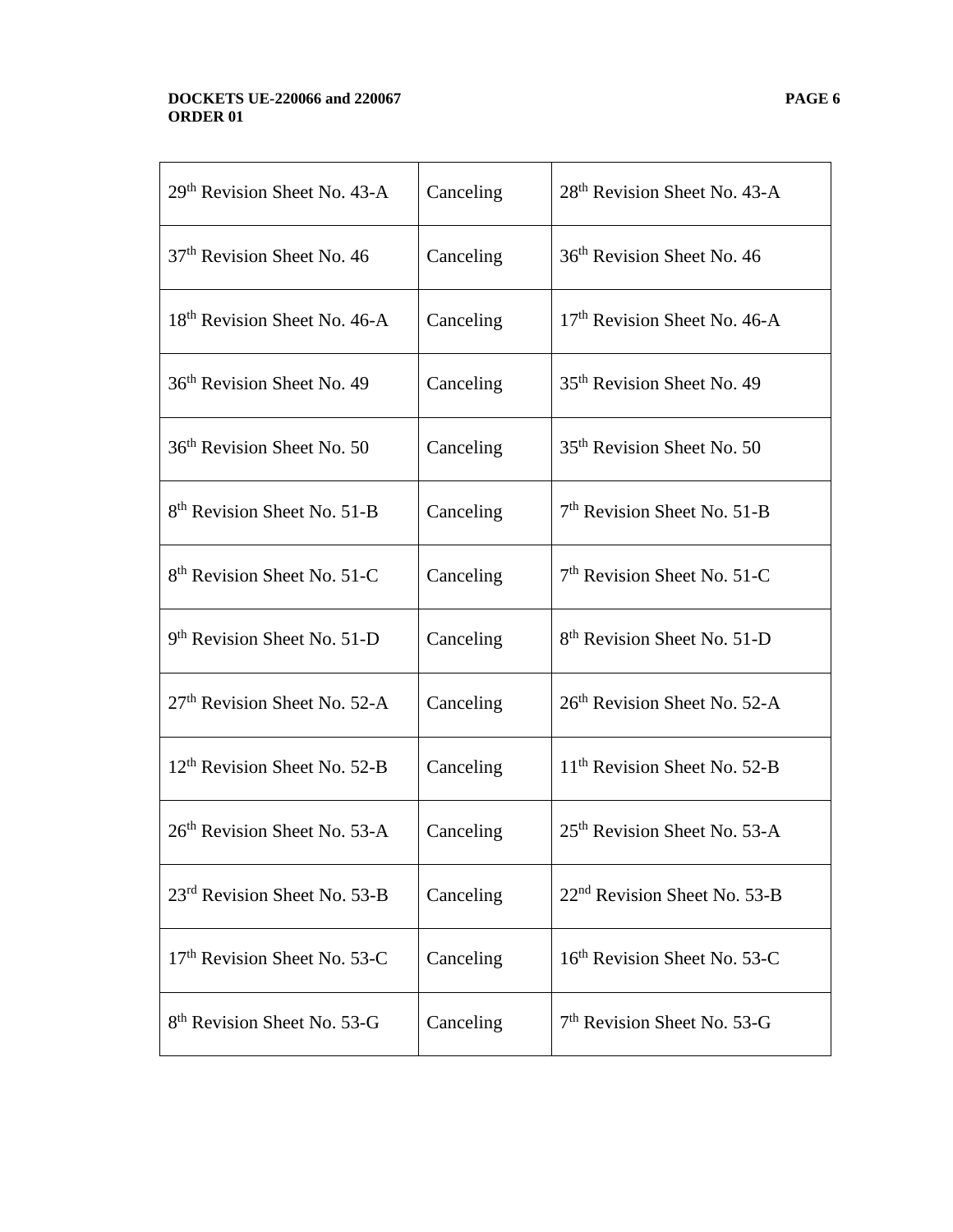#### **DOCKETS UE-220066 and 220067 PAGE 7 ORDER 01**

| $6th$ Revision Sheet No. 53-H            | Canceling | 5 <sup>th</sup> Revision Sheet No. 53-H  |
|------------------------------------------|-----------|------------------------------------------|
| 38 <sup>th</sup> Revision Sheet No. 54   | Canceling | 37 <sup>th</sup> Revision Sheet No. 54   |
| 13 <sup>th</sup> Revision Sheet No. 54-A | Canceling | $12th$ Revision Sheet No. 54-A           |
| 9 <sup>th</sup> Revision Sheet No. 54-B  | Canceling | 8 <sup>th</sup> Revision Sheet No. 54-B  |
| 39 <sup>th</sup> Revision Sheet No. 55   | Canceling | 38 <sup>th</sup> Revision Sheet No. 55   |
| $20th$ Revision Sheet No. 55-A           | Canceling | 19th Revision Sheet No. 55-A             |
| 35 <sup>th</sup> Revision Sheet No. 57   | Canceling | 34 <sup>th</sup> Revision Sheet No. 57   |
| 34 <sup>th</sup> Revision Sheet No. 58   | Canceling | 33rd Revision Sheet No. 58               |
| 23 <sup>rd</sup> Revision Sheet No. 58-A | Canceling | 22 <sup>nd</sup> Revision Sheet No. 58-A |
| 9 <sup>th</sup> Revision Sheet No. 58-B  | Canceling | 8 <sup>th</sup> Revision Sheet No. 58-B  |
| 9 <sup>th</sup> Revision Sheet No. 58-C  | Canceling | 8 <sup>th</sup> Revision Sheet No. 58-C  |
| 41 <sup>st</sup> Revision Sheet No. 95   | Canceling | 40 <sup>th</sup> Revision Sheet No. 95   |
| 16 <sup>th</sup> Revision Sheet No. 95-A | Canceling | 15 <sup>th</sup> Revision Sheet No. 95-A |
| 18 <sup>th</sup> Revision Sheet No. 95-B | Canceling | 17 <sup>th</sup> Revision Sheet No. 95-B |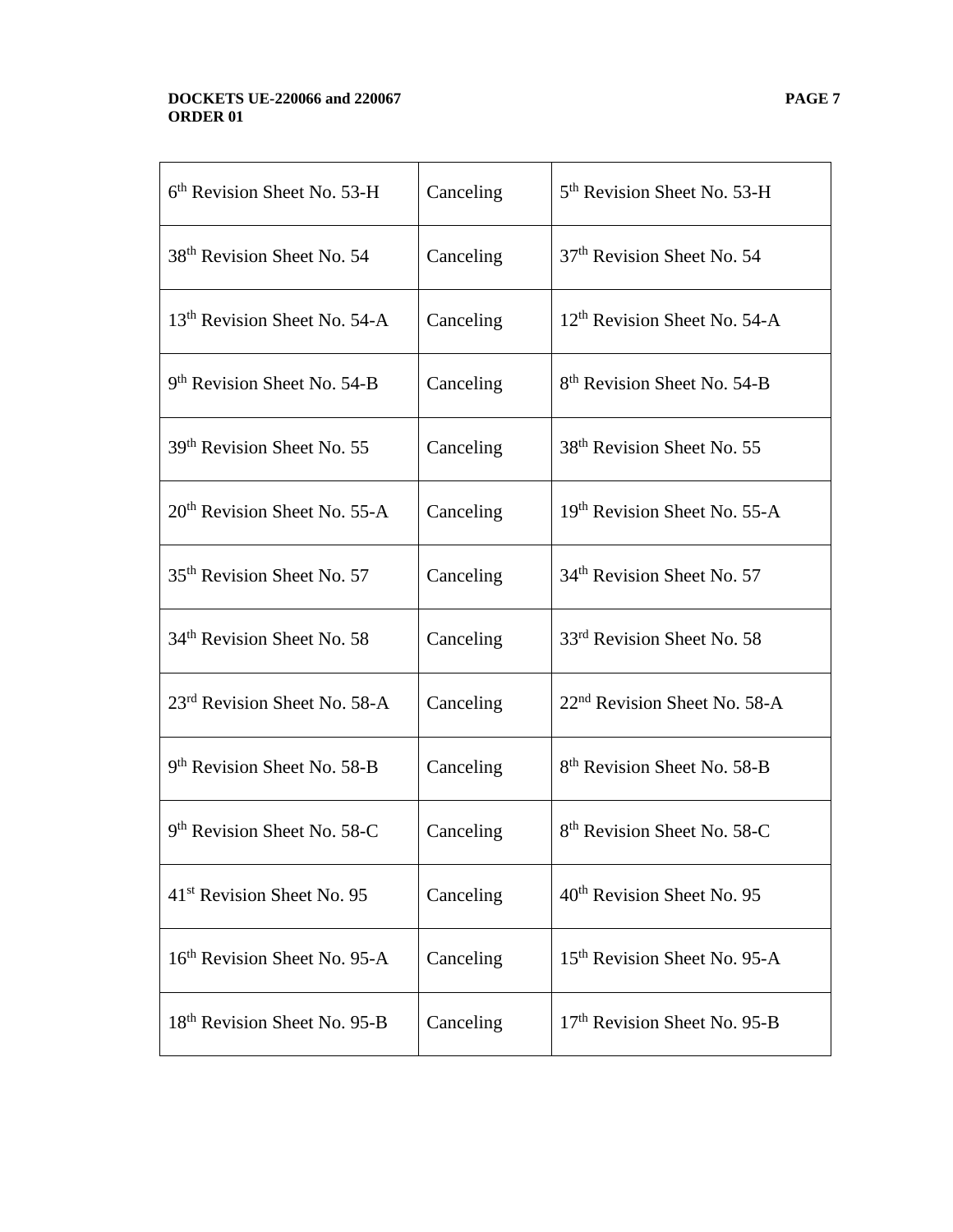#### **DOCKETS UE-220066 and 220067 PAGE 8 ORDER 01**

| 17th Revision Sheet No. 95-C               | Canceling | 16th Revision Sheet No. 95-C              |
|--------------------------------------------|-----------|-------------------------------------------|
| 10 <sup>th</sup> Revision Sheet No. 95-C.1 | Canceling | 9 <sup>th</sup> Revision Sheet No. 95-C.1 |
| 10 <sup>th</sup> Revision Sheet No. 95-C.2 | Canceling | 9th Revision Sheet No. 95-C.2             |
| 1 <sup>st</sup> Revision Sheet No. 95-C.3  | Canceling | Original Sheet No. 95-C.3                 |
| 17 <sup>th</sup> Revision Sheet No. 95-D   | Canceling | 16 <sup>th</sup> Revision Sheet No. 95-D  |
| 17 <sup>th</sup> Revision Sheet No. 95-E   | Canceling | 16 <sup>th</sup> Revision Sheet No. 95-E  |
| 8 <sup>th</sup> Revision Sheet No. 95-E.1  | Canceling | $7th$ Revision Sheet No. 95-E.1           |
| Original Sheet No. 129D                    |           |                                           |
| Original Sheet No. 129D-A                  |           |                                           |
| Original Sheet No. 129D-B                  |           |                                           |
| Original Sheet No. 129D-C                  |           |                                           |
| Original Sheet No. 129D-D                  |           |                                           |
| Original Sheet No. 129D-E                  |           |                                           |
| Original Sheet No. 129D-F                  |           |                                           |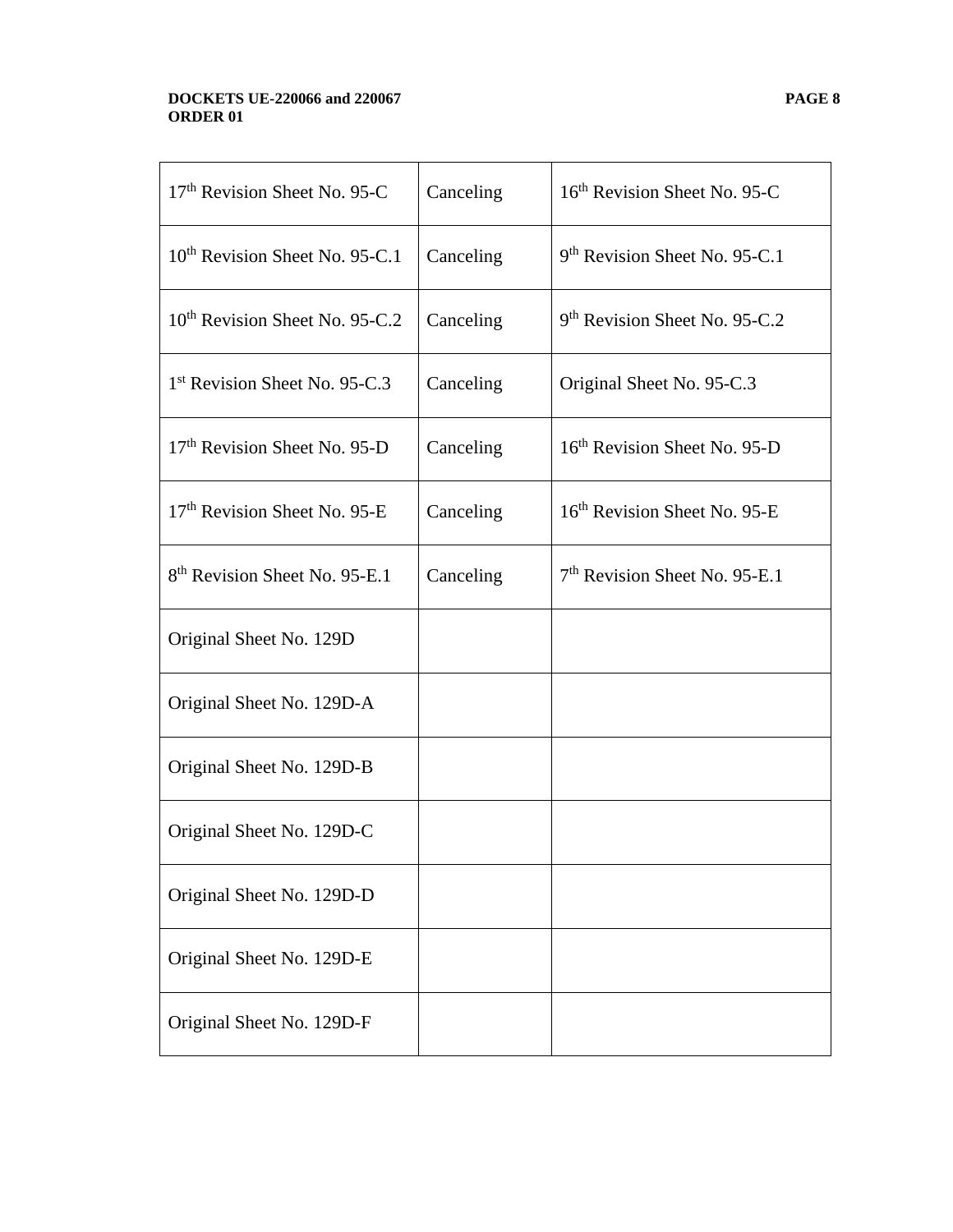#### **DOCKETS UE-220066 and 220067 PAGE 9 ORDER 01**

| Original Sheet No. 129D-G |  |
|---------------------------|--|
| Original Sheet No. 129D-H |  |
| Original Sheet No. 129D-I |  |
| Original Sheet No. 129D-J |  |
| Original Sheet No. 129D-K |  |
| Original Sheet No. 129D-L |  |
| Original Sheet No. 141C   |  |
| Original Sheet No. 141C-A |  |
| Original Sheet No. 141C-B |  |
| Original Sheet No. 141C-C |  |
| Original Sheet No. 141C-D |  |
| Original Sheet No. 141C-E |  |
| Original Sheet No. 141C-F |  |
| Original Sheet No. 141C-G |  |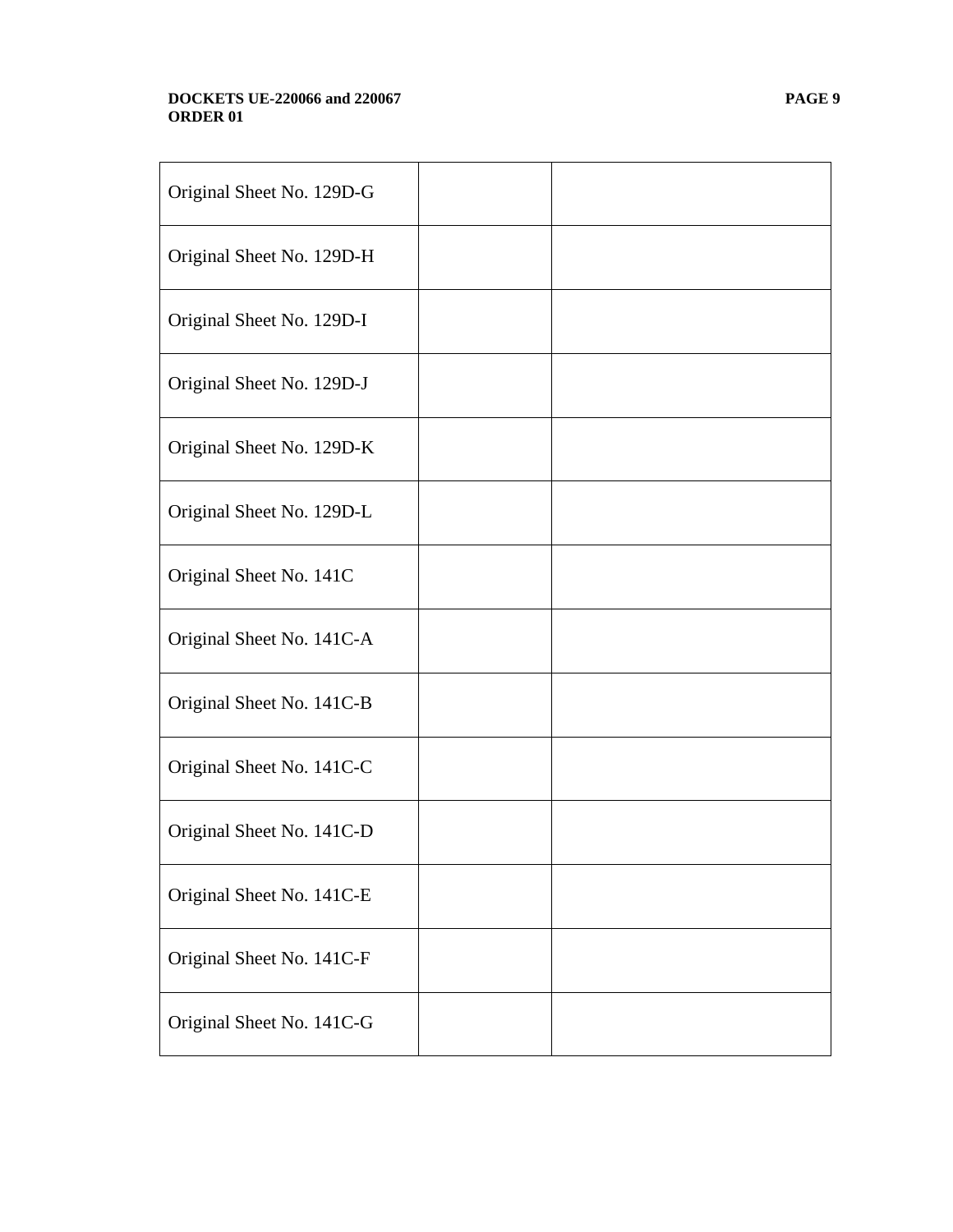#### **DOCKETS UE-220066 and 220067 PAGE 10 ORDER 01**

| Original Sheet No. 141C-H |  |
|---------------------------|--|
| Original Sheet No. 141C-I |  |
| Original Sheet No. 141C-J |  |
| Original Sheet No. 141C-K |  |
| Original Sheet No. 141C-L |  |
| Original Sheet No. 141N   |  |
| Original Sheet No. 141N-A |  |
| Original Sheet No. 141N-B |  |
| Original Sheet No. 141N-C |  |
| Original Sheet No. 141N-D |  |
| Original Sheet No. 141N-E |  |
| Original Sheet No. 141N-F |  |
| Original Sheet No. 141N-G |  |
| Original Sheet No. 141N-H |  |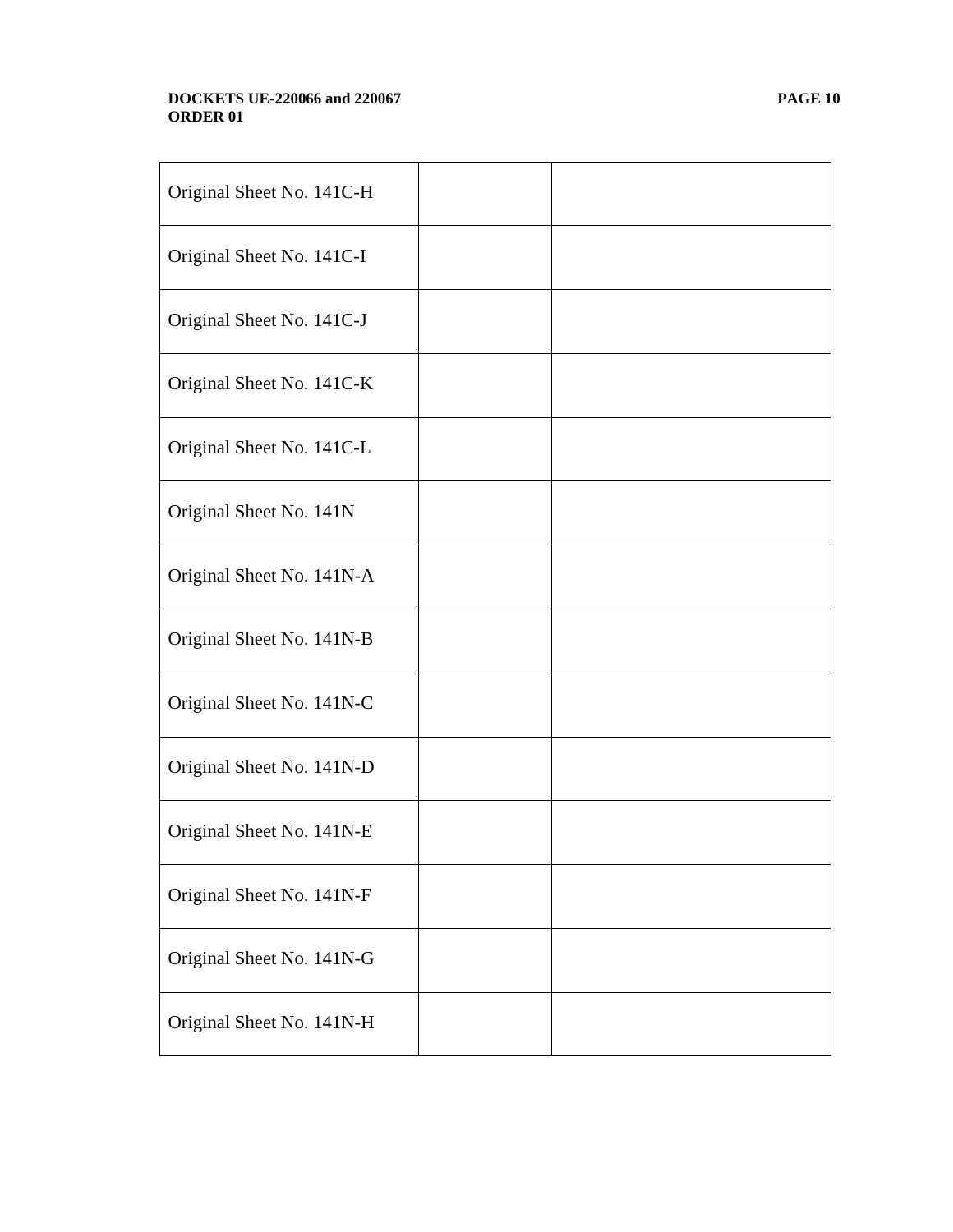#### **DOCKETS UE-220066 and 220067 PAGE 11 ORDER 01**

| Original Sheet No. 141N-I |  |
|---------------------------|--|
| Original Sheet No. 141N-J |  |
| Original Sheet No. 141R   |  |
| Original Sheet No. 141R-A |  |
| Original Sheet No. 141R-B |  |
| Original Sheet No. 141R-C |  |
| Original Sheet No. 141R-D |  |
| Original Sheet No. 141R-E |  |
| Original Sheet No. 141R-F |  |
| Original Sheet No. 141R-G |  |
| Original Sheet No. 141R-H |  |
| Original Sheet No. 141R-I |  |
| Original Sheet No. 141R-J |  |
| Original Sheet No. 141R-K |  |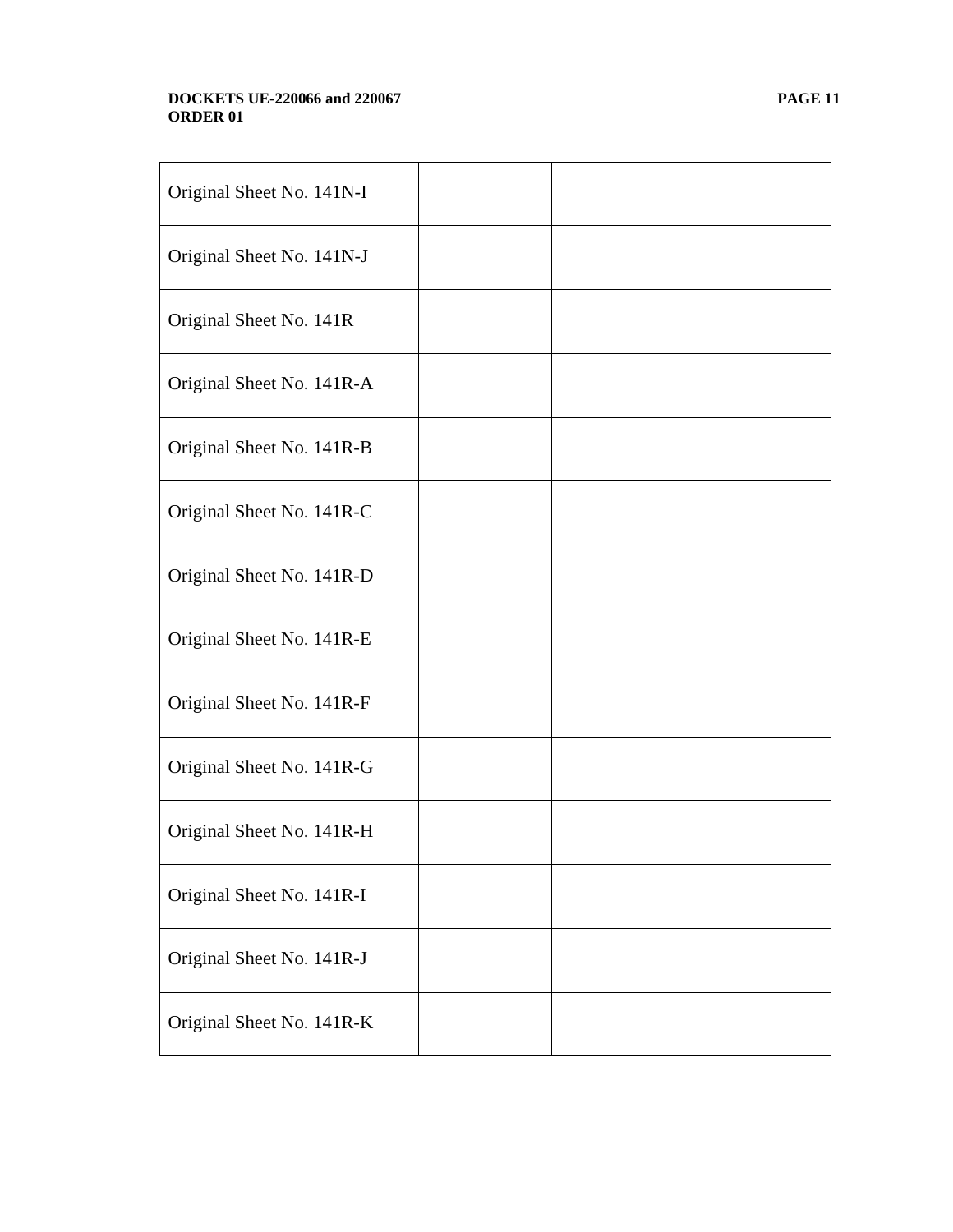#### **DOCKETS UE-220066 and 220067 PAGE 12 ORDER 01**

| Original Sheet No. 141R-L                 |           |                                           |
|-------------------------------------------|-----------|-------------------------------------------|
| Original Sheet No. 141R-M                 |           |                                           |
| Original Sheet No. 141R-N                 |           |                                           |
| Original Sheet No. 141R-O                 |           |                                           |
| Original Sheet No. 141R-P                 |           |                                           |
| Original Sheet No. 141R-Q                 |           |                                           |
| Original Sheet No. 141R-R                 |           |                                           |
| Original Sheet No. 141R-S                 |           |                                           |
| Original Sheet No. 141R-T                 |           |                                           |
| Original Sheet No. 141R-U                 |           |                                           |
| Original Sheet No. 141R-V                 |           |                                           |
| 12 <sup>th</sup> Revision Sheet No. 142   | Canceling | 11 <sup>th</sup> Revision Sheet No. 142   |
| 12 <sup>th</sup> Revision Sheet No. 142-A | Canceling | 11 <sup>th</sup> Revision Sheet No. 142-A |
| 9 <sup>th</sup> Revision Sheet No. 142-B  | Canceling | 8 <sup>th</sup> Revision Sheet No. 142-B  |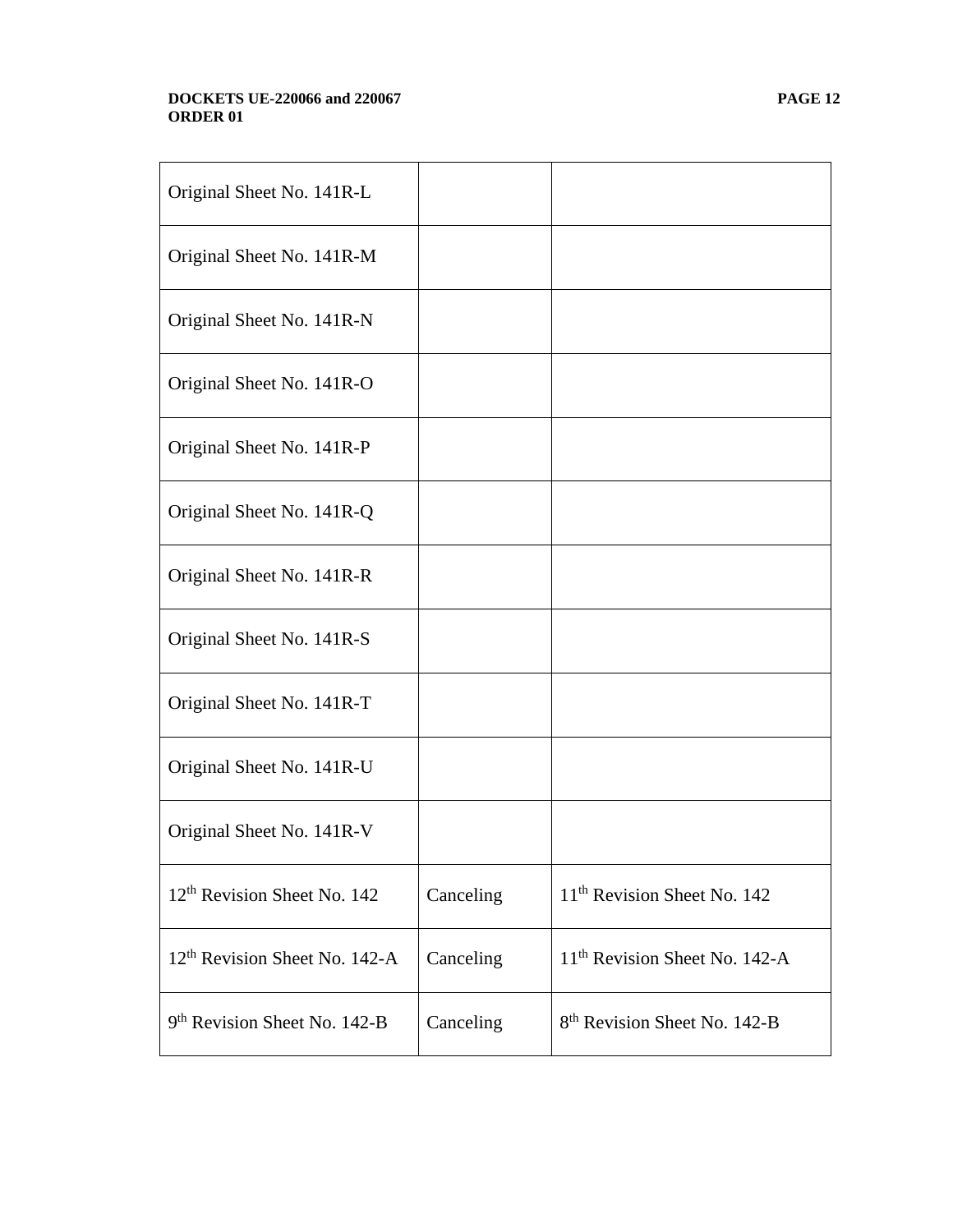#### **DOCKETS UE-220066 and 220067 PAGE 13 ORDER 01**

| 9 <sup>th</sup> Revision Sheet No. 142-C  | Canceling | 8 <sup>th</sup> Revision Sheet No. 142-C  |
|-------------------------------------------|-----------|-------------------------------------------|
| 13 <sup>th</sup> Revision Sheet No. 142-D | Canceling | 12 <sup>th</sup> Revision Sheet No. 142-D |
| 9 <sup>th</sup> Revision Sheet No. 142-E  | Canceling | 8 <sup>th</sup> Revision Sheet No. 142-E  |
| 9 <sup>th</sup> Revision Sheet No. 142-F  | Canceling | 8 <sup>th</sup> Revision Sheet No. 142-F  |
| 9 <sup>th</sup> Revision Sheet No. 142-G  | Canceling | 8 <sup>th</sup> Revision Sheet No. 142-G  |
| Original Sheet No. 142-G.1                |           |                                           |
| Original Sheet No. 142-G.2                |           |                                           |
| Original Sheet No. 142-G.3                |           |                                           |
| Original Sheet No. 142-G.4                |           |                                           |
| Original Sheet No. 142-G.5                |           |                                           |
| Original Sheet No. 142-G.6                |           |                                           |
| Original Sheet No. 142-G.7                |           |                                           |
| Original Sheet No. 307                    |           |                                           |
| Original Sheet No. 307A                   |           |                                           |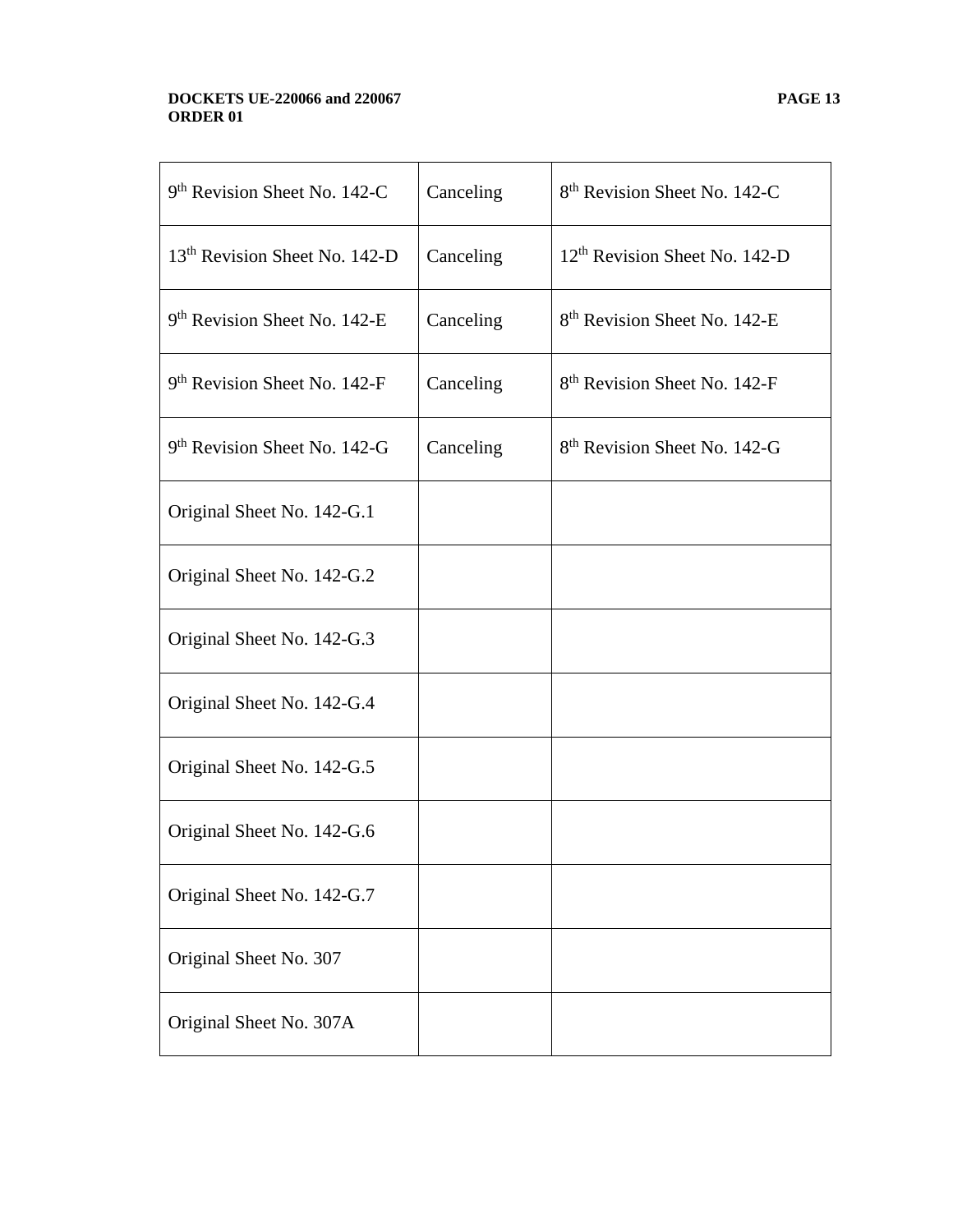#### **DOCKETS UE-220066 and 220067 PAGE 14 ORDER 01**

| Original Sheet No. 307D1   |  |
|----------------------------|--|
| Original Sheet No. 307D1-A |  |
| Original Sheet No. 307D1-B |  |
| Original Sheet No. 307D2   |  |
| Original Sheet No. 307D2-A |  |
| Original Sheet No. 307D2-B |  |
| Original Sheet No. 317     |  |
| Original Sheet No. 317-A   |  |
| Original Sheet No. 317-B   |  |
| Original Sheet No. 317-C   |  |
| Original Sheet No. 317D1   |  |
| Original Sheet No. 317D1-A |  |
| Original Sheet No. 317D1-B |  |
| Original Sheet No. 317D1-C |  |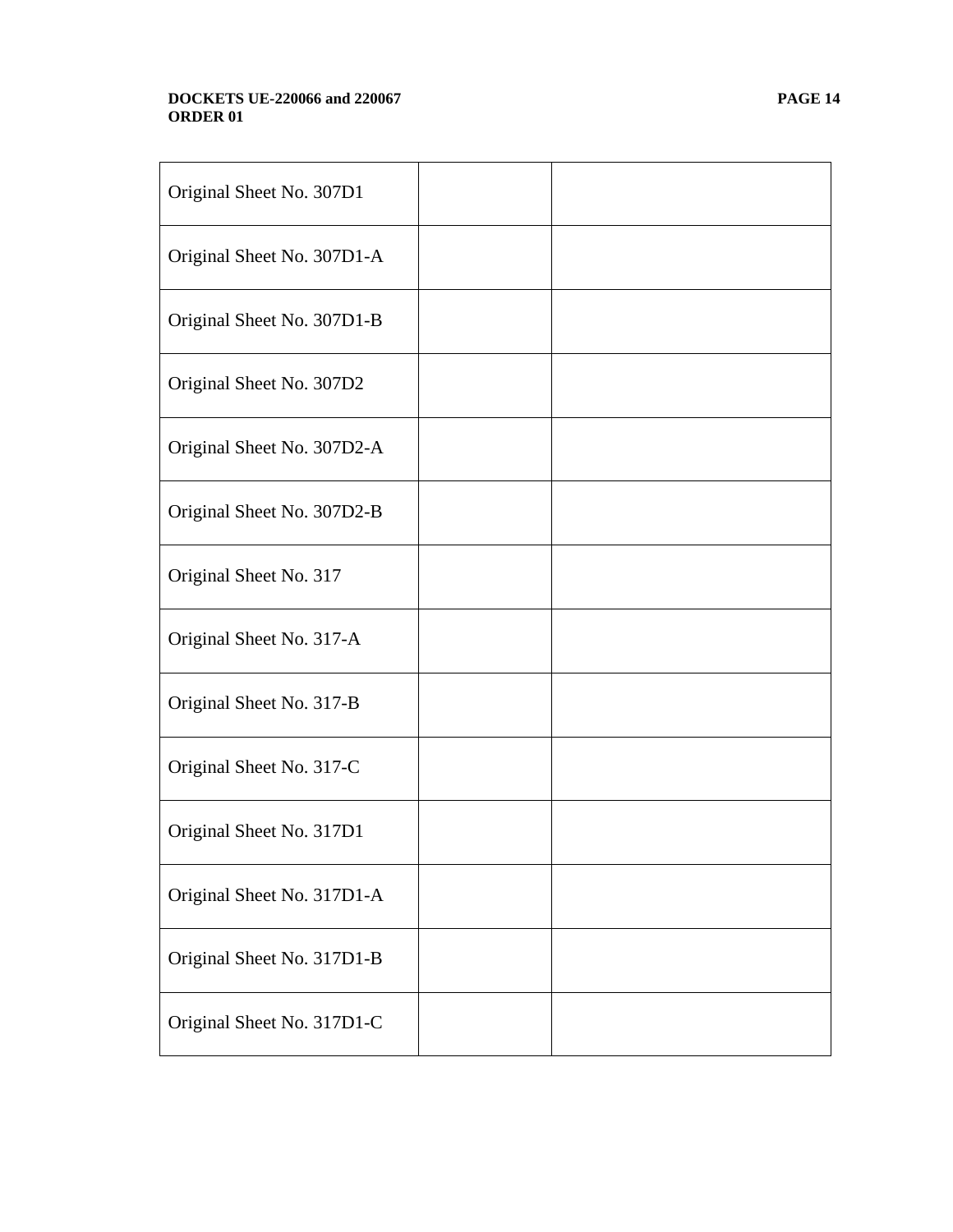#### **DOCKETS UE-220066 and 220067 PAGE 15 ORDER 01**

| Original Sheet No. 317D1-D |  |
|----------------------------|--|
| Original Sheet No. 317D2   |  |
| Original Sheet No. 317D2-A |  |
| Original Sheet No. 317D2-B |  |
| Original Sheet No. 317D2-C |  |
| Original Sheet No. 317D2-D |  |
| Original Sheet No. 324     |  |
| Original Sheet No. 324-A   |  |
| Original Sheet No. 324-B   |  |
| Original Sheet No. 324-C   |  |
| Original Sheet No. 327     |  |
| Original Sheet No. 327-A   |  |
| Original Sheet No. 327-B   |  |
| Original Sheet No. 327D1   |  |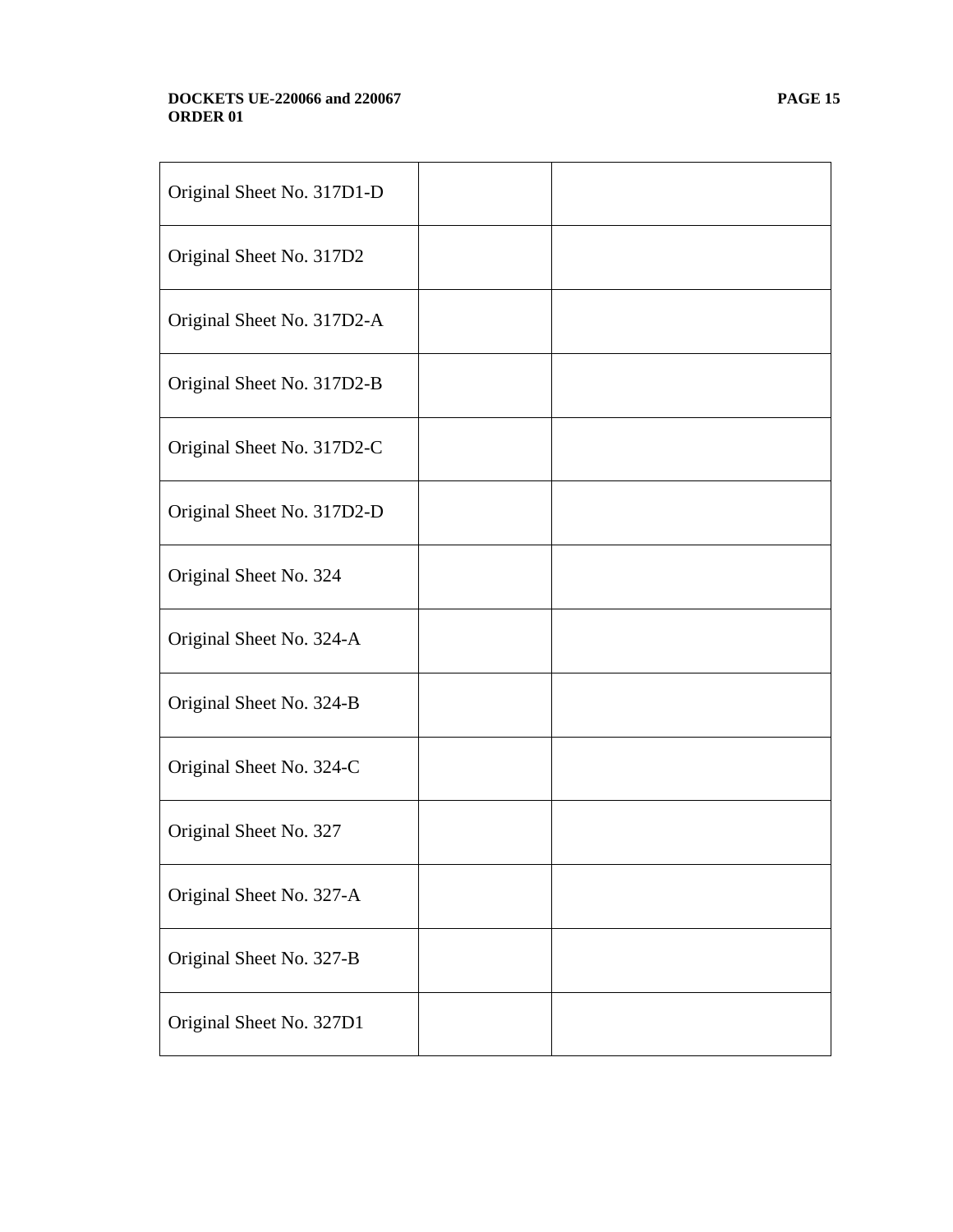#### **DOCKETS UE-220066 and 220067 PAGE 16 ORDER 01**

| Original Sheet No. 327D1-A                |           |                                           |
|-------------------------------------------|-----------|-------------------------------------------|
| Original Sheet No. 327D1-B                |           |                                           |
| Original Sheet No. 327D1-C                |           |                                           |
| Original Sheet No. 327D2                  |           |                                           |
| Original Sheet No. 327D2-A                |           |                                           |
| Original Sheet No. 327D2-B                |           |                                           |
| Original Sheet No. 327D2-C                |           |                                           |
| 15 <sup>th</sup> Revision Sheet No. 448-I | Canceling | 14 <sup>th</sup> Revision Sheet No. 448-I |
| 16 <sup>th</sup> Revision Sheet No. 449-I | Canceling | 15 <sup>th</sup> Revision Sheet No. 449-I |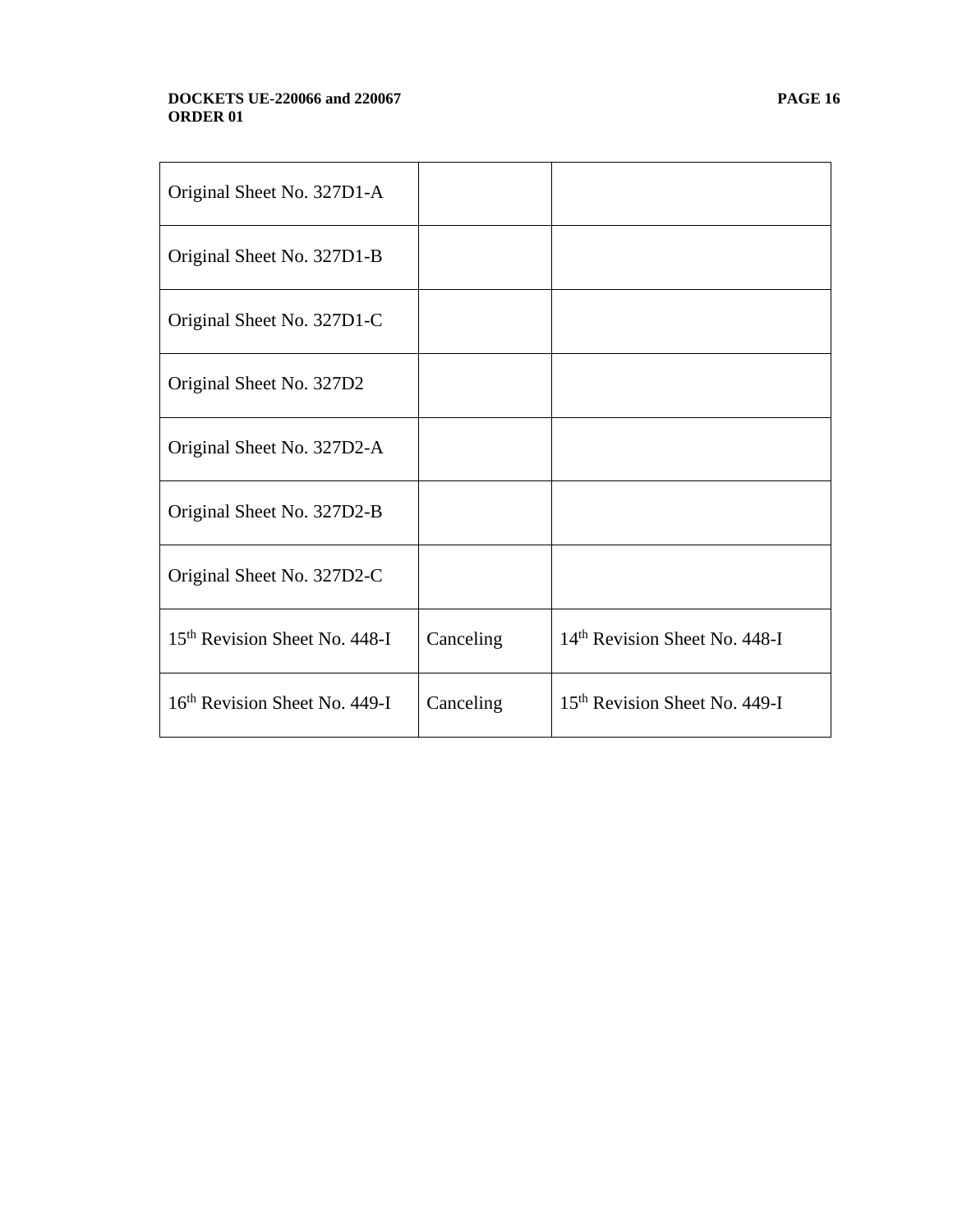| 16 <sup>th</sup> Revision Sheet No. 116-A  | Canceling | 15 <sup>th</sup> Revision Sheet No. 116-A  |
|--------------------------------------------|-----------|--------------------------------------------|
| 61 <sup>st</sup> Revision Sheet No. 123    | Canceling | 60 <sup>th</sup> Revision Sheet No. 123    |
| Original Sheet No. 123D1                   |           |                                            |
| Original Sheet No. 123D1-A                 |           |                                            |
| Original Sheet No. 123D2                   |           |                                            |
| Original Sheet No. 123D2-A                 |           |                                            |
| 57 <sup>th</sup> Revision Sheet No. 131    | Canceling | 56 <sup>th</sup> Revision Sheet No. 131    |
| 11 <sup>th</sup> Revision Sheet No. 131T   | Canceling | 10 <sup>th</sup> Revision Sheet No. 131T   |
| 63 <sup>rd</sup> Revision Sheet No. 141    | Canceling | 62 <sup>nd</sup> Revision Sheet No. 141    |
| 24 <sup>th</sup> Revision Sheet No. 141-A  | Canceling | 23 <sup>rd</sup> Revision Sheet No. 141-A  |
| 11 <sup>th</sup> Revision Sheet No. 141T   | Canceling | 10 <sup>th</sup> Revision Sheet No. 141T   |
| 11 <sup>th</sup> Revision Sheet No. 141T-A | Canceling | 10 <sup>th</sup> Revision Sheet No. 141T-A |
| 17 <sup>th</sup> Revision Sheet No. 153-B  | Canceling | 16 <sup>th</sup> Revision Sheet No. 153-B  |

**Appendix B WN U-2 Tariff, Natural Gas Service**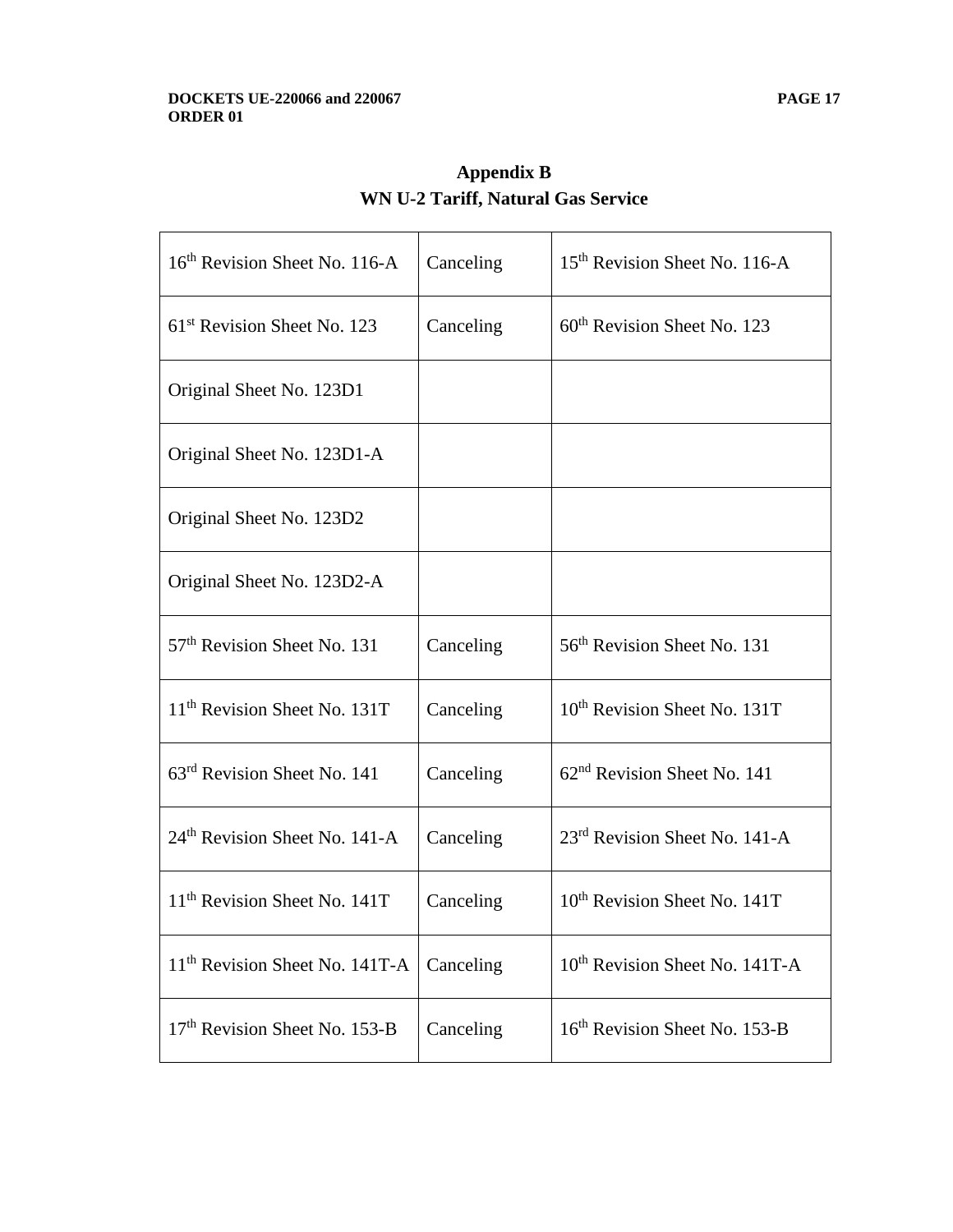#### **DOCKETS UE-220066 and 220067 PAGE 18 ORDER 01**

| 24 <sup>th</sup> Revision Sheet No. 185-C  | Canceling | 23 <sup>rd</sup> Revision Sheet No. 185-C |
|--------------------------------------------|-----------|-------------------------------------------|
| $22nd$ Revision Sheet No. 185-D            | Canceling | 21 <sup>st</sup> Revision Sheet No. 185-D |
| 11 <sup>th</sup> Revision Sheet No. 185T   | Canceling | 10 <sup>th</sup> Revision Sheet No. 185T  |
| $7th$ Revision Sheet No. 185T-A            | Canceling | $6th$ Revision Sheet No. 185T-A           |
| 10 <sup>th</sup> Revision Sheet No. 186T-A | Canceling | 9 <sup>th</sup> Revision Sheet No. 186T-A |
| 25 <sup>th</sup> Revision Sheet No. 187-D  | Canceling | 24 <sup>th</sup> Revision Sheet No. 187-D |
| 8 <sup>th</sup> Revision Sheet No. 187T    | Canceling | 7 <sup>th</sup> Revision Sheet No. 187T   |
| 10 <sup>th</sup> Revision Sheet No. 187T-A | Canceling | 9 <sup>th</sup> Revision Sheet No. 187T-A |
| Original Sheet No. 1129D                   |           |                                           |
| Original Sheet No. 1129D-A                 |           |                                           |
| Original Sheet No. 1129D-B                 |           |                                           |
| Original Sheet No. 1129D-C                 |           |                                           |
| Original Sheet No. 1141N                   |           |                                           |
| Original Sheet No. 1141N-A                 |           |                                           |